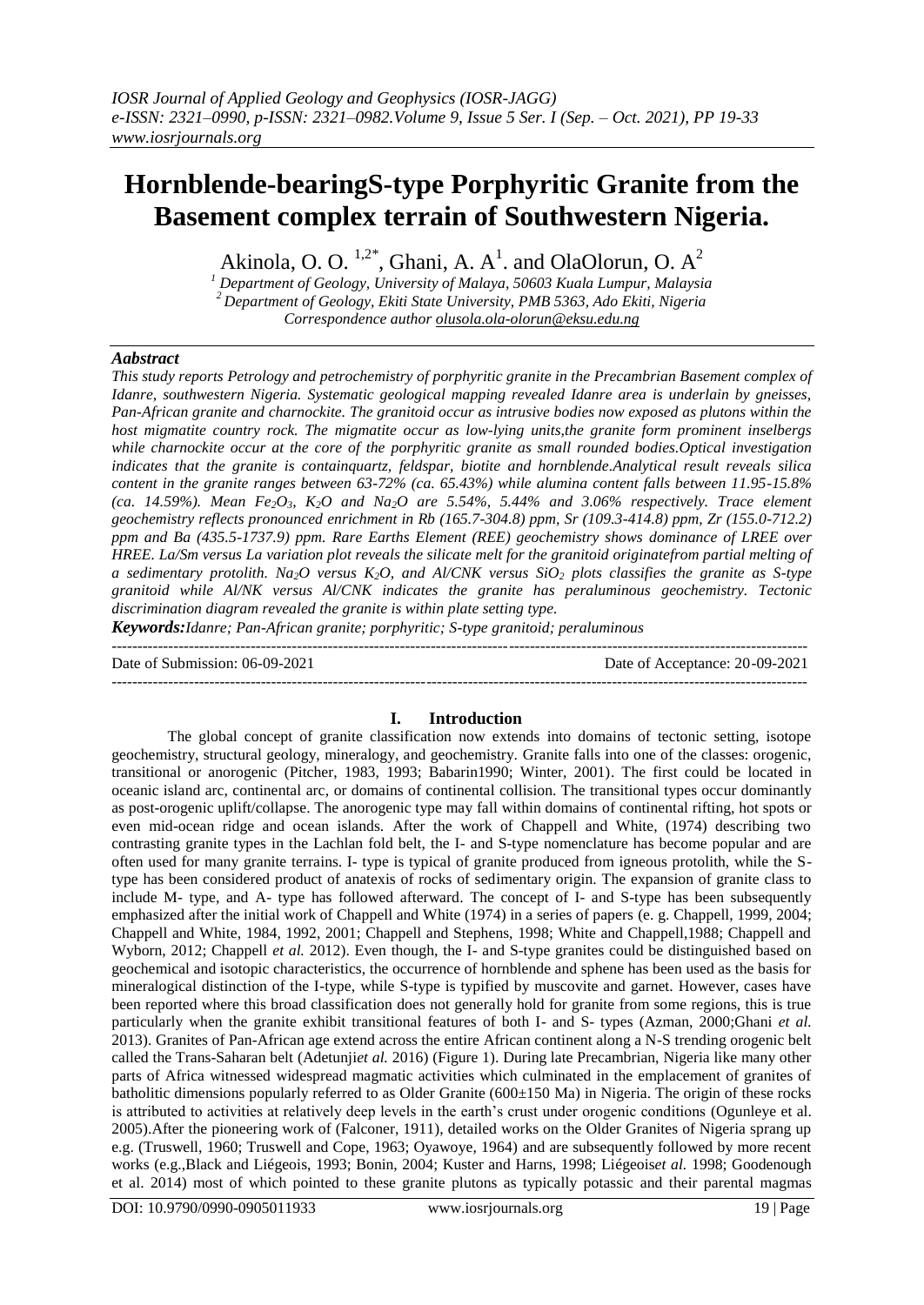derived from mixed mantle and crustal sources. Fitches *et al.* (1985) had earlier asserted that Older Granite of western Nigeria were I-type granitoids.Hornblende-biotite granites from the western Nigeria terrane falls within 630-580 Ma age bracket and are like those of eastern Nigeria (Key *et al.* 2012).This study report thegeochemical and petrological features of the porphyritic granite from Idanre area to confirm the appropriateness of I-, S-type affiliations or both.

# **II. Geological Setting**

## *Regional geology*

Nigeria is bounded by Latitudes  $4^{\circ}N$  and  $15^{\circ}N$  and Longitudes  $3^{\circ}E$  and  $14^{\circ}E$ . It lies within the Pan-African mobile belt, specifically, towards east of the West African craton and northwest of the Congo-Gabon craton (Clifford, 1970; Black *et al.* 1979). Evidence from eastern and northern margins of West African craton indicates that the Pan-African belt evolved by plate tectonic processes which involved collision of the passive continental margin of West-African craton and the active margin of Pharusian belt (Tuareg shield), about 600 Ma (Black *et al.* 1979; Burke and Dewy, 1972; Leblanc, 1981; Caby*et al.* 1981).The presence of ophiolites, accretionary prisms, island-arc magmatic suites and high-pressure metamorphic assemblages makes this one of the best documented Pan-African belts revealing ocean opening followed by a subduction- and collision-related evolution between 900 and 520 Ma [Kroner and Stern, 2005).Rahaman*et al.* (1988) supports a model involving overlapping Wilson Cycle with ocean opening and closing as suggested by Burke *et al.* (1976). Because of the presence of tholeiitic basalts in some schist belts of southwestern Nigeria, some researchers (e.g., Rahaman*et al.* 1988; Ajayi, 1981; Bafor, 1988) considered the belt to have evolved by ensimatic process involving micro continental subduction and collision. However, Elueze, (1981) believes it originated by ensialic process with a subduction related tectonogenesis. Initial crustal extension and continental rifting at the West African craton's margin about 1000 Ma resulted in formation of graben-like structures in western part of Nigeria and the subsequent deposition of the rocks of the Schist belts(Kroner and Stern, 2005).Closure of the ocean at the cratonic margin, about 600 Ma and crustal thickening in the Dahomeyan resulted in deformation of the sediments, reactivation of the pre-existing rocks and emplacement of Pan-African granites (McCurry, 1976).

## *Geology of Idanre area.*

The study areaforms part of basement complex of southwestern Nigeria, it is located between latitudes 7°0'00"N to 7°14'00"N and longitudes 5°0'00"E to 5°14'00"E. Idanre lies within southern part of Akure, the Ondo State Capital. The area is underlain by migmatite, granites and charnockite (Figure 2). The migmatite basement(mainly biotite-hornblende gneiss and migmatite)forms the country rock, and are altogether intruded by granite. The migmatite gneiss show prominent foliation with conspicuous alternating bands of melanocratic and leucocratic minerals. The dark bands comprise of biotite and hornblende while the light-coloured bands are dominated by quartz and feldspars. Fold patterns in migmatite vary from place to placeand range in geometry from simple harmonic to disharmonic and contorted similar folds. Tight isoclinal folds with characteristic thin limbs are also common. The migmatite sometimes show gradational change in colour in some localities. Porphyritic granite in the study area is remarkable as it forms spectacular topographic feature of the terrain outcropping prominently as inselbergs in and around Idanre town. Three major petrographic types of granite occur in Idanre, they are (1)- fine to medium grained biotite and biotite-muscovite granite (OGf), (2)- coarse porphyritic biotite and biotite-hornblende granite (OGp) and (3)- undifferentiated Older granite variably granitized with porphyroblastic gneiss and some migmatite. The fine to medium grained biotite and biotite muscovite granite is of restricted occurrence and are only limited to smaller plutons on eastern part of the study area. It is a fine-grained two-mica granite with well-distributed feldspar crystals that are enmeshed in quartz grains. The porphyritic biotite and biotite-hornblende granite, among the three petrographic types is the most widespread with its characteristic feldspar phenocrysts. Notable among the hills formed by the porphyritic granite are the towering inselbergs in the heart of Idanre town (Fig. 3a). The size of orthoclase feldspars range between 1 cm to 2cm in length in western part of the complex to those measuring up to 5cm in length around central part of the intrusive body in an observable gradual eastward coarsening (Figures 3b, 3c and 3d).The undifferentiated Older granite member is easy to recognize among othersuites by feldspar megacrysts which impact a seemingly weak alignment into the rock and a characteristic greyish color. The granite forms an envelope around porphyritic granite in the northern part and outcrops with high-elevation along Alade-Idanre road. The granite outcrops form extensive and massive exposures that are isolated from the main body towardsOpa area. Charnockite is restricted to the core of porphyritic granite. It is a medium-grained rock with a characteristic greyish green color.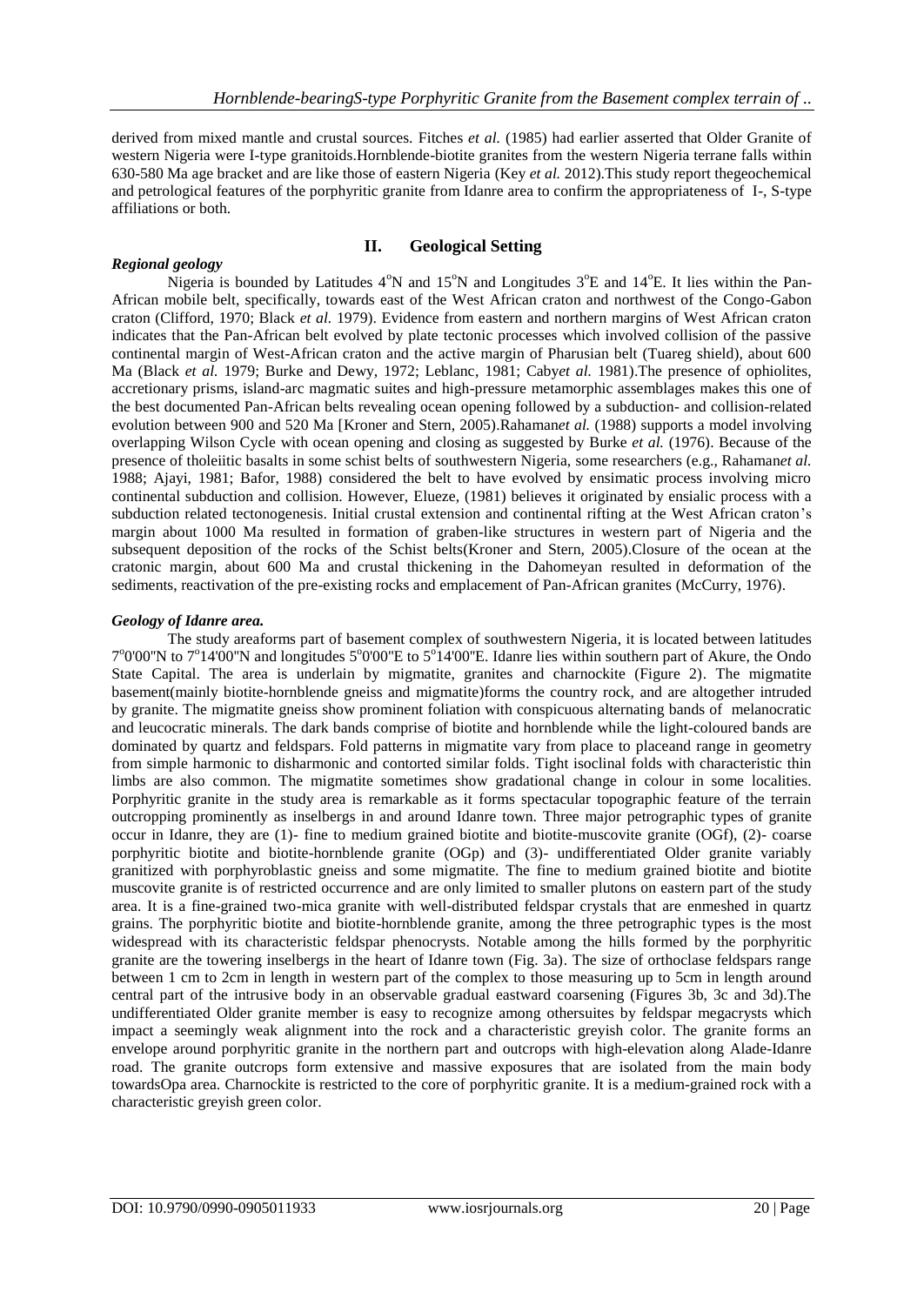# **III. Materials And Method**

Ten fresh granite samples are analyzed in this study. Samples weighing about 0.5 to 1 kg were trimmed to remove any altered or weathered surface. This method was adopted to obtain the cleanest samples. Hydraulic cutting machine fitted with diamond blade was used to obtain 1 cm cube of each sample which were later dried at room temperature overnight. The samples were reduced by the jaw crusher and subsequently pulverized in a Tema mill. Glass fusion discs were used in the analysis of major elements. Each disc was prepared by a mixture of approximately 0.5 g of 153-micron rock powder and 3.3 g of lithium borate flux in ratio 5.4321:1 flux: rock at 1150<sup>o</sup>C and the melt casted on to 4 cm diameter aluminum plates. The resultant glass disc was then mounted on a backing disc for analysis. Powder pellets used in trace elements analysis were prepared by mixing 7 g of 53µ(micron) powder with 12 to 15 drops of binder solution (4 g Moviol added to 10 ml ethanol and 50 ml distilled water). The resultant mixture was pressed into a 4cm disc under 5 tons pressure and dried before analysis following Ghani *et al.* (2013) on XRF. Ttrace and Rare Earth Elements (REEs) composition were carried out on the selected samplesusing Inductively Coupled Plasma Mass Spectrophotometer (ICP-MS) onResonatcs 193NM Excimer Laser (Agilent 7700) and He-Ablation gas at 0.3L/min with a Carrier gas of 1L/min Ar+ 0.003L/min Nitrogen. X-Ray Fluorescence (XRF) using Rh Tubewas adopted for the major elements analysis. All geochemical analyses were undertaken at the University of Western Cape, South Africa. Major elements (SiO<sub>2</sub>, Al<sub>2</sub>O<sub>3</sub>, Fe<sub>2</sub>O<sub>3</sub>, CaO, MgO, MnO, Na<sub>2</sub>O, K<sub>2</sub>O, TiO<sub>2</sub> and P<sub>2</sub>O<sub>5</sub>) and trace elements (Ba,Ce, La, Nd, Nb, Pb, Rb, Sr, Th, Y and Zr) were analysed. The powder of the samples was then shaken and dried at  $110^{\circ}$ C for 12 hours. For the REE concentration, 0.25 g of powdered rock was weighed accurately into a graphite crucible and 2 g of Na<sub>2</sub>O<sub>2</sub> was added. The mixture was then heated at 700<sup>o</sup>C for about an hour and then extracted and leached with water. The precipitation of hydrated oxide was dissolved with  $HNO<sub>3</sub>$  and analysed using ICP-MS.

## **IV. Results And Discussion**

#### *Petrography*

The mineral assemblage in Idanre porphyritic granite is K-feldspar + plagioclase + biotite + quartz + hornblende  $\pm$  microcline. Accessory minerals are apatite and opaque magnetite. Biotite is randomly distributed, and the few hornblende grains are scattered (Figure 4a), few samples show large plates of microcline (Figure 4b), isolated grains of albite and interstitial quartz occurring in association with stretched biotite blades (Figure 4c). The common amphibole type in the granitic rock is mainly hornblende which occurs as discrete blocky minerals (Figure 4d). Figures 4e and 4f represent same rocks under cross Nicol and plane polarized lights respectively. The albite-twinned K-feldspar phenocrysts show micro perthiticcrystals with patchy texture. Inclusions of plagioclase, biotite and quartz may indicate growth of K-feldspar took place during magma crystallization. Plagioclase phenocrysts showing zoning are also common. Quartz occurs as small euhedral crystals that are well distributed in all the samples. However, some quartz grains are randomly arranged while it is in clusters in few samples. Quartz is next in abundance to feldspar, while biotite occurs as clusters of bladed aggregates, small pyroxene relics are common in amphibole. The dominant feldspar is albite distinguished by its characteristic Carlsbad twinning; hornblende appears as few blocky euhedral mineralsexhibiting acicular and lath-like habits. The result of the optical characteristics of the granite is shown (Table 1).

#### *Geochemistry*

Geochemical result (Table 2) and normative mineralogy (Table 3) are presented. For table 3,  $Ab + An$ represents (Plagioclase), Q (quartz), Or (Orthoclase), Ab (Albite), An (Anorthite), Hy (hyphersthene), Il (Ilminite), Hm (hornblende), Ru (Rutile), Ap (Apatite), and Pl (Plagioclase). Generally, Idanre porphyritic granite has  $SiO<sub>2</sub>$  values ranging from 61.5% to 74.56% with an average value of 65.43%. SiO<sub>2</sub> content ofporphyritic granite in Idanre varies within a wide limit and are comparable to 63.84-75.09% range recorded in Soli Hills, eastern Nigeria (Ferré*et al.* 1998), 65.59-67.87% in Rahama amphibole-biotite granite, northern Nigeria (Olarewaju and Rahaman, 1982), 62.92-67.79% in monzonite from northcentral Nigeria (Dada et al. 1995) and 65.86-69.18% in Toro Complex, Northern Nigeria (Deleriset al. 1996). Al<sub>2</sub>O<sub>3</sub> content in the Idanre porphyritic granite which range between 11.95-15.8% (mean 14.59%) is comparable to alumina contents which range between 11.86-14.08%, 14.49-14.53%, 12.93-15.72% and 13.78-14.32% respectively in granite rocks from these areas. Average Fe<sub>2</sub>O<sub>3</sub> and K<sub>2</sub>O value of Idanre porphyritic granite is 5.55% and 5.44% respectively, these values are comparable to granitic rocks from other parts of Nigeria. Harker variation diagrams of major elements against  $SiO<sub>2</sub>$  (Figure 5a) show an overall negative correlation in all the samples. Generally, the Idanre porphyritic granite show enrichment in Ba, Sr, Zr and Rb with average values Ba (1111.5 ppm), Sr (304.9 ppm), Zr (551 ppm) and Rb (191.2 ppm); and certain rare earths like La (146.55 ppm), Ce (279.78 ppm) and Nd (102.7 ppm). While Ba values range between 450-1160ppm in granite from Soli Hills, and 950-1400 ppm in Rahama Amphibole-biotite granite (Olarewaju, 1987) of Northern Nigeria, Sr values range between 91-298 ppm in Soli Hills (Ferre et al., 1998) and 950-1400 ppm in Rahama amphibole-biotite granite. While Idanre porphyritic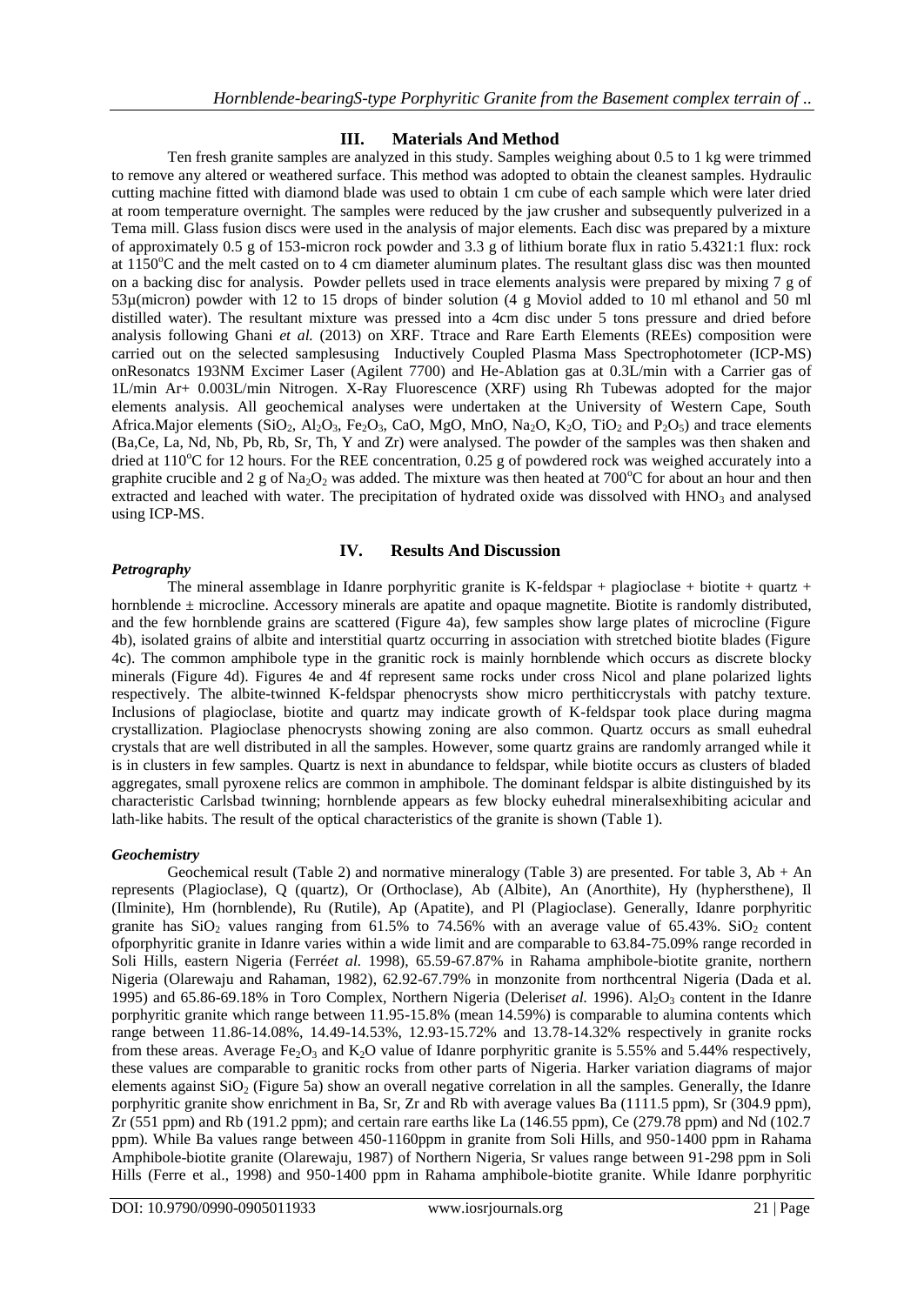granite show all major elements (except  $K_2O$  show a negative trend with increasing  $SiO<sub>2</sub>$  (Figure 5a) and trace elements Ba, Sr and Zr shows negative correlation with  $SiO<sub>2</sub>$ , Rb, U and Th. Harker diagram show positive relationship with increasing  $SiO<sub>2</sub>$  contents (Figure 5b).

Classification of plutonic rocks using the parameters R1 and R2 (De la Roche *et al.* 1980) calculated from milli-cation proportions.  $R1=4Si-11(Na+K)-2(Fe+Ti)$ ;  $R2 = 6Ca +2Mg+A1$  indicates the rock plots within close boundaries between quartz monzonite and tonalite (Figure 5d). The plutonic rock is further revealed ontriangular QAPF diagram (Figure 6a) of classification of igneous rocks, where the rock plotted within the field of monzo-granite and spreading into quartz monzonite field confirming (De la Roche *et al.* 1980) classification.In TiO<sub>2</sub> versus Zr plot (Figure 6b), mineral vectors indicate path evolved liquids for 15% of mineral precipitating with zircon, hornblende and sphene are the major precipitating phase in the granitic rock. The plot directly shows a single crystallization trend for the porphyritic rock. General trend of the granitic rock is controlled by combination of crystallization of hornblende and zircon. K<sub>2</sub>O versus SiO<sub>2</sub> diagram (Figure 6c) which include the low-, medium- and high-K suite boundaries (Le Maitre, 1989) and the high-K-shoshonitic suite boundary (Pecerillo and Taylor, 1976), the Idanre porphyritic granite plot within shoshonite series. The plot shows consistently high  $K<sub>2</sub>O$  in the granite with positive correlation between  $SiO<sub>2</sub>$  and  $K<sub>2</sub>O$  values. Roberts and Clemens, (1993) showed that if a parent magma with given  $K<sub>2</sub>O$  and  $SiO<sub>2</sub>$  contents evolve within a field in K<sub>2</sub>O versus SiO<sub>2</sub> diagram and magma evolve into an adjacent field, this will indicate process other than crystalliquid separation has been in operation, so, it clearly indicates that the granitic rock must have originated from same source. Fourteen REE elements (La-Lu) were analysed for the granite sample. REE data for the granitic rock is shown (Table 1). REE concentrations for the chondrite (Masuda *et al.* 1973)were used for normalization. The granite rock has an average total REE 250-810; with a mean value of 530 ppm. In general, total REE in the granitic rock does not show any discernible relationship with either increasing or decreasing  $SiO<sub>2</sub>$ . All samples are generally enriched in light rare earth elements (LREE) and depleted in heavy rare earth elements (HREE). However, it is observed that the granite profile has similar distribution for both ranges of HREE and LREE. The granite displayed striking uniformity in their REE pattern shapes and Eu anomalies. However, two of the analysed samples pushed the granite profile to have a wider range of rock chondrite (Figure 6d). LREE in the granite typically have 300 to 950 times chondrite levels, whereas HREE have 4 to 30 times chondrite levels, and all samples show a negative Eu anomaly. The granite show concave shape profile (REE pattern) which may be the result of minerals such as clinopyroxene and amphibole having remained residual in their source (Williamson *et al.* 1992). Evidence of magma crystallization for the granite was further established on the La/Sm versus La plot (Figure 7a). The importance of sphene, zircon, allanite, apatite and monazite is shown in  $(LaYb)$ <sub>N</sub>versus La diagram (Figure 7b). Also shown is the vector diagram representing the net change in composition of the liquid after 15% Rayleigh fractionation by removing sphene, zircon, allanite, apatite or monazite. The rock samples show a rather scattered trend which makes it difficult to predict their mineral crystallization option.

#### *Rock classification*

Generally, the mineralogy of granitic rock can decipher whether it is "I" or "S" type. On the plot of A/CNK ( $\text{Al}_2\text{O}_3/\text{CaO}$ + Na<sub>2</sub>O+K<sub>2</sub>O) values where all the granitic samples analysed are well above ACNK 1.0 (Figure 7c) and have a stable ACNK values higher than 1 with increasing SiO2. Figure 7d further show the granite samples plotting in the S- type field implying that the magma source is sedimentary suggesting that the magma which crystallize to form the granite originate from anatexis of a sedimentary protolith (Shand, 1943; Chappell and White, 1992). It has been established also that contrasting mineralogy and geochemistry could be used to decipher whether the Idanre Granite falls within the I- or S-type classification scheme of Chappell and White, (1974). In this system, I- and S-type granitoids are geochemically discriminated primarily by their aluminium saturation index (A/CNK) which comes from the abbreviation  $A_2O_3/(CaO-1.67P_2O_5)$  + Na<sub>2</sub>O+K<sub>2</sub>O]). The division is drawn where A/CNK=1.1 (Figure 7e) such that I-type granitoids are essentially metaluminous and generally become weakly peraluminous with increasing silica contents, while S-type granitoids are typically peraluminous (Chappell and White, 1974, 1992; Ghani *et al.* 2013). The Al/NK versus Al/CNK plot (Mania and Piccoli, 1989) typically indicates the peraluminous nature of the Idanre granite. Peraluminous granites are produced from the anatexis of sedimentary rocks mainly during continent collision. AFM diagram (Figure 7f) (Carmichael *et al.* 1974) show that the granite has a calc-alkaline affinity. Both Peacock, (1931) alkali-lime index and Shand, (1943) subdivision into 'peraluminous', 'metaluminous' and 'peralkaline' are still used as indicators of the major element characteristics of granites and have led to the assumptions that peraluminous granites result from the anatexis of sedimentary rocks, mainly during continental collision.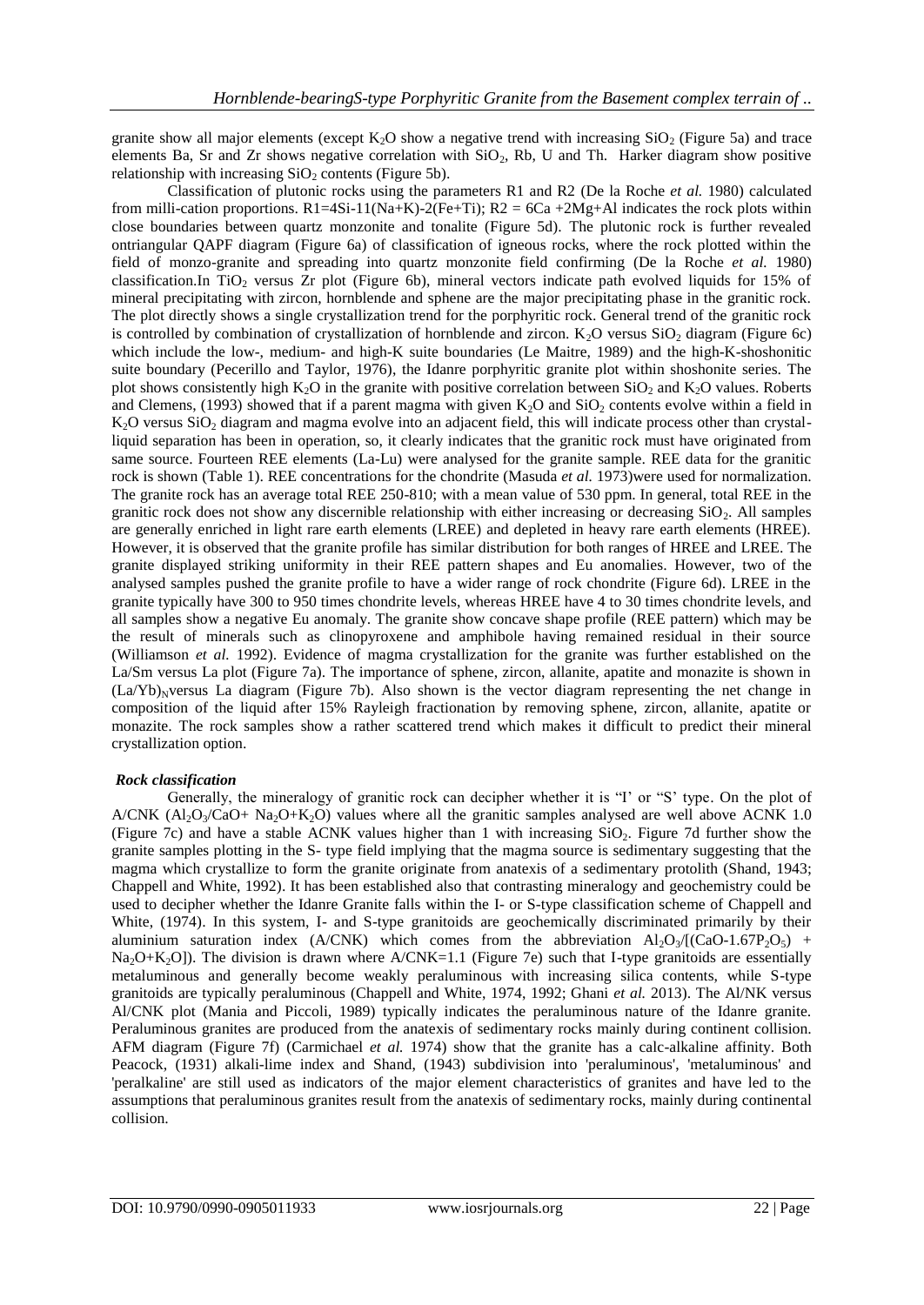#### *Tectonic implication*

Trace element discrimination diagrams have been in use for some time as a means of fingerprinting the tectonic setting of basic volcanic rocks (Pearce and Cann, 1973; Floyd and Winchester, 1975; Pearce, 1975; Wood *et al.* 1979; Winchester and Floyd, 1977; Shervais, 1982). In areas where the only accessible products of tectonic activities are plutonic rocks like granite, (Pearce *et al.* 1984) proposed that granites may be subdivided according to their intrusive settings into four main groups-ocean ridge granites (ORG), volcanic arc granites (VAG), within plate granites (WPG) and collision granites (COLG). Discrimination of ORG, VAG, WPG and syn-COLG can be established effectively on trace element Rb-Y-Nb and Rb-Yb-Ta space, particularly on projections of Y-Nb plots. Tectonic discrimination diagram of Nb versus Y (Figure 8a) (Pearce *et al.* 1984) indicates Idanre porphyritic granite plots on Within Plate Granite (WPG). Furthermore, Rb versus Y tectonic discrimination diagram (Figure 8b) shows the Idanre porphyritic granite plot in WPG (*Within Plate Granite*) field. Rb versus Y+Nb discrimination diagram (Figure 8c) indicates that the Idanre porphyritic granite plots within Syn-Collisional granitoid of the S- type. Pearce *et al.* 1984 indicates that the binary diagram of Rb against (Y+Nb) carry the most effective discriminating power of these three elements and that it retains the advantage of easier petrogenetic interpretation.De la Roche et al. (1980) proposed a classification scheme for volcanic and plutonic rocks based on their cationic proportions of major elements, expressed in milli-cations. The diagram is an X-Y bivariate graph using the plotting parameters R1 and R2 where R1=  $4Si-11(Na+K)$  -2(Fe+Ti) while R2= (Al+2Mg+6Ca). Batchelor and Bowden, (1985) showed that the diagram can discriminate five granitic groups related to the tectono-magmatic divisions proposed by (Pitcher, 1979, 1983). The Idanre porphyritic granite plot in Syn-collision field (Figure 8d). This result agrees with the unequivocal age of Pan-African and the convergence of opinion that the Older Granites represents the terminal plutonic phase of Pan-African Orogeny (Grant, 1970; Rahaman, 1973; Odeyemi, 1981) and the classification models erected by several authors reflect this position.

## **V. Summary And Conclusions**

Being a tourist destination, Idanre area is the most popular of its kind in southwestern Nigeria due to occurrence of granite. The rock is made of three textural subunits which are Older granite (undifferentiated), porphyritic granite and fine-grained granite. The porphyritic granite forms the most extensive member. The granite shows an eastward coarsening and form spectacular inselbergs within Idanre town. Petrographic examination indicates it has mineralogy dominated by quartz, feldspar, biotite and hornblende. Geochemical features indicate that the porphyritic granite has silica content ranging between 61.5-74.56% and resulted from melting of sedimentary crustal rocks. The granite is S-type granitoid and falls within peraluminous group. Tectonic discrimination diagram characterizes the granite as WPG (*Within Plate Granite*) with calc-alkaline affinity.

#### **Acknowledgements**

The authors wish to acknowledgethestudents who assisted during field mapping and data acquisition. Worth mentioning is Tope Aderibigbe who stayed on all through the fieldwork to be imparted. The Head, and all the technical staff of theMineral Resources Engineering Department, Federal Polytechnics, Ado-Ekiti, Nigeria are appreciated for permission to accesstheir laboratory facilities. Dr. S. A. Akinyemi and Dr R.A. Obasi of the Department of Geology, Ekiti State University are focal to logistics and for facilitating the analytical process at the University of Western Cape, South Africa.

#### **References**

- [1]. Adetunji, A., Olarewaju, V.O., Ocan, O.O., Ganev, N.Y., and Macheva, L. 2016. Geochemistry and U-Pb zircon geochronology of the pegmatites in Ede area, southwestern Nigeria: A newly discovered oldest Pan-African rock in southwestern Nigeria. Journal of African Earth Sciences 115, pp. 177-190.
- [2]. Ajayi, T.R., 1981. On the geochemistry and origin of the amphibolites in Ife-Ilesha area, southwestern Nigeria. Journal of Mining and Geology, vol. 17, No. 2, pp. 179-195.
- [3]. Atherton, M. P. (1993). Granite magmatism. *Journal of the Geological Society*, *150*(6), 1009-1023.
- [4]. Azman, A. G., 2000 The Western Belt Granite of Peninsular Malaysia: some emergent problems on granite classification and its implication, Geosciences Journal, Vol.4, 2000, pp283.\
- [5]. Barbarin, B. (1990). Granitoids: main petrogenetic classifications in relation to origin and tectonic setting. *Geological Journal*, *25*(3‐4), 227-238.
- [6]. Bafor, B.E., 1988. Some geochemical consideration in the evolution of the Nigerian basement in the Egbe area of Southwestern Nigeria.In Precambrian Geology of Nigeria, GSN, Esho Pub. Kaduna.
- [7]. Batchelor, R.A., and Bowden, P. 1985 Petrogenetic interpretation of granitoid rock series using multicratonic parameters; Chemical Geology, Vol. 48, pp. 43-55.
- [8]. Black, R., and Liégeois, J.P. 1993. Cratons, mobile belts, alkaline rocks and continental lithospheric mantle: The Pan-African testimony. Journal of Geological Society London. 150, pp. 89-98.
- [9]. Black, R., Caby, R., Moussine-Pouchkine, A., Bayer, R., Bertrand, J.M., Boullier, A.M., Fabre, J., and Lesquer, A. 1979.Evidence for late Precambrian plate tectonics in West Africa. Nature, Vol. 278, pp. 223-226.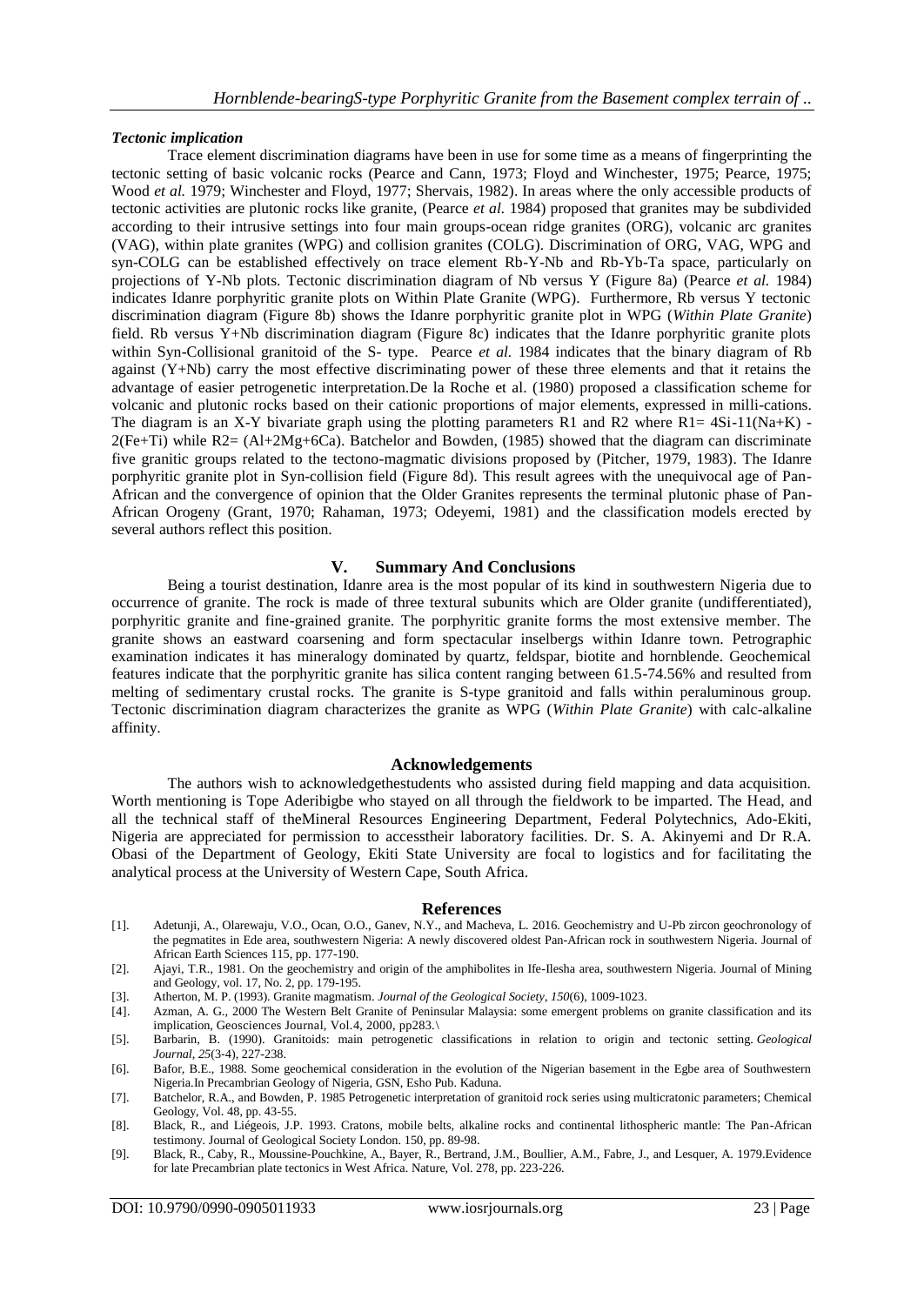- [10]. Burke, K.C. Freeth, S.T., and Grant, N.K. 1976. The structure and sequence of chronological events in the basement complex of Ibadan area, Western Nigeria. Precambrian Research, Vol. 3, pp. 537-545.
- [11]. Burke, K.C., and J. F. Dewey, J.F., 1972. Orogeny in African geology, In: T. F. J. Dessauvagie and A. J. Whiteman, Eds., African Geology, University of Ibadan, Geology Department, pp. 583-608.
- [12]. Bonin, B. 2004. Do coeval mafic and felsic magmas in post-collisional to within-plate regimes necessarily imply two contrasting, mantle and crustal sources? A review.*Lithos* Vol. 78, pp. 1-24.
- [13]. Caby, R., Betrand, J.M.L., and Black, R., 1981. Pan-African ocean closure and continental collision in the Hogger-Iforas segment, central sahara. In: A. Kroner, Ed. Precambrian Plate Tectonics, Elsevier Amsterdam, pp. 407-437.
- [14]. Carmichael, I.S.E., Turner, F.J., and Veerhoogen, J. 1974 "Igneous Petrology", McGraw Hill Book Co., New York, 739p.
- [15]. Chappell, B.W. 2004 Towards a unified model for granite genesis. Trans. of the Royal Society of Edinburgh: Earth Sci. Vol. 95, pp.  $1 - 10$ .
- [16]. Chappell, B.W. 1999 Aluminium saturation in I- and S-type granites and characterization of fractionated haplogranites.Lithos Vol. 46, Issue (3), pp. 535–551.
- [17]. Chappell, B.W., and White, A.J.R. 2001. Two contrasting granite types: 25 years later. Austr. Jour. of Earth Sci. Vol. 48, pp. 489– 499.
- [18]. Chappell, B.W., and Wyborn, D. 2012. Origin of enclaves in S-type granites of the Lachlan Fold Belt.Lithos Vol. 154, 2012, pp. 235–247.
- [19]. Chappell, B.W., and White, A.J.R. 1992. I- and S- type granites in the Lachlan fold belt. Transactions of the Royal Society of Edinburgh: Earth Sciences, Vol. 83, pp. 1–26.
- [20]. Chappell, B.W., and Stephens, W.E. 1988. Origin of infracrustal (I-type) granite magmas. Transactions of the Royal Society of Edinburgh: Earth Sciences 79, 71–86.
- [21]. Chappell, B.W., and White, A.J.R. 1984. I- and S- type granites in the Lachlan Fold Belt, south eastern Australia. In: Keqin, Xu.,Guangchi, Tu. (Eds.), Geology of Granites and their Matallogenic Relation. Beijing Science Press, pp. 87–101.
- [22]. Chappell, B.W.,and White, A.J.R. 1974 "Two contrasting granite types". Pacific Geology, Vol. 8, pp. 173-184
- [23]. Chappell, B.W., Bryant, C.J., andWyborn, D. 2012. Peraluminous I-type granitesLithos Vol. 153, 2012, pp. 142–153.
- [24]. Clifford, T.N. 1970. The Structural framework of Africa. In: T. N. Clifford, I. G. Gass, Eds. African Magmatism and Tectonics. Oliver and Boyd, Edinburgh, 1970, pp. 1-26
- [25]. Dada, S.S., Briqueu, L., Harms, U., Lancelot, J.R., and Matheis, G. 1995 Charnockitic and monzonitic Pan-African series from North-central Nigeria: trace-element and Nd, Sr, Pb isotope constraints on their petrogenesis. Chemical Geology, Isotope Geoscience Section. Vol. 124, pp. 233–252.
- [26]. De la Roche, H., Leterrier, J.,Grandclaude, P., and Marchal, M. 1980 A classification of volcanic and plutonic rocks using R1-R2 diagram and major element analyses – its relationships with current nomenclature. Chemical Geology Vol.29, pp. 183–210.
- [27]. Déléris, J., Nédélec, A., Ferré, E., Gleizes, G., Ménot, R.P., Obasi, C.K. Bouchez, J.L. 1996. The Pan-African Toro Complex, Northern Nigeria: magmatic interactions and structures in a bimodal intrusion. Geological Magazine Vol. 133, pp. 535– 552.
- [28]. Elueze, A.A. 1981 Geochemistry and petrotectonic setting of metasedimentary rocks of the schist belt of Ilesha area, SW Nigeria. Precambrian Research, Journal of Mining Geology*,* Vol. 18, Issue 1, pp. 194-197.
- [29]. Falconer, J.D. 1911The Geology and Geography of Northern Nigeria*:* Macmillan, London, 295 p.
- [30]. Ferré, E.C., Caby, R. Peucat, J.-J., Capdevila, R., and Monie, P. 1998. Pan-African, Post-collisional ferro-potassic granite and quartz monzonite plutons in Eastern Nigeria*.*Lithos Vol. 45, pp. 255-279.
- [31]. Fitches, W.R., Ajibade, A.C.,Egbuniwe, I.G., Holt, R.W., and Wright, J.B. 1985 Late Proterozoic schist belts and plutonism in NW Nigeria. Journal of Geological Society,London, Vol. 142, pp. 319-337.
- [32]. Floyd, P.A., and Winchester, J.A. 1975 Magma type and tectonic setting discrimination using immobile elements. Earth planetary Science, Letters. Vol. 27, 1975, pp. 211-218.
- [33]. Ghani, A.A., Searle, M., Robb, L., and Chung, S.-L. 2013. Transitional I- S- type characteristic in the Main Range Granite, Peninsular Malaysia. Journal of Asian Earth Sciences,
- [34]. Goodenough, K.M., Lusty, P.A.J., Roberts, N.M.W., Key, R.M., and Garba, A. 2014. Post -collisional Pan-African granitoids and rare metal pegmatites in western Nigeria: Age, petrogenesis, and the "pegmatite conundrum" Lithos Vol. 200-201, pp. 22-34.
- [35]. Grant, N.K. 1970 Geochronology of Precambrian basement rocks from Ibadan, southwestern Nigeria, Earth and Planetary Science Letters,Vol. 10. Pp. 29-38.
- [36]. Haruna, I.V. 2014 Petrology and geochemistry of granitoids of northern part of Adamawa Massif, N.E Nigeria. Journal of Geol. Sciences, 3:177 pp. 1-9.
- [37]. Key, R.M., Johnson, C.C., Horstwood, M.S.A., Lapworth, D.J., Knights, K.V., Kemp, S.J., Watts, M.J., Gilllespie, M., Adekanmi, M.A., and Arisekola, T.M. 2012.Investigating high zircon concentrations in the fine fraction of stream sediments draining the Pan-African Dahomeyan Terrane in Nigeria.Applied Geochemistry*,* Vol. 27, pp. 1525-1539.
- [38]. Kröner, A., and Stern, R.J. 2004. Pan-African Orogeny In: Encyclopedia of Geology, Vol. 1. 2004, Pp. 1-12, Elsevier, Amsterdam.
- [39]. Küster, D., and Harms, U. 1998. Post-collisional potassic granitoids from the southern and north-western parts of the Late Neoproterozoic East African Orogen: a review. Lithos Vol. 45. pp. 177-195.
- [40]. Leblanc, M. 1981. The late Proterozoic ophiolites of Bon Azzer (Morocco): evidence for Pan-African plate tectonics. In: A. Kroner, Ed. Precambrian plate tectonics, Elsevier Amsterdam. pp. 435-451.
- [41]. Le Maitre, R.W. 1989 A Classification of Igneous Rocks and Glossary of Terms; Blackwell, Oxford, 193 p.
- [42]. Liegeois, J.P.,Navez, J.,Hertogen, J., and Black, R. 1998 Contrasting origin of post-collisional high-K calc-alkaline and shoshonitic versus alkaline and peralkaline granitoids.The use of sliding normalization*.*Lithos Vol. 45, pp 1-28.
- [43]. Maniar, P.D., and Piccoli, P.M. 1989 Tectonic discrimination of granitoids. Geological Society of America Bulletin Vol. 101, pp. 635-643.
- [44]. Masuda, A., Nakamura, N., and Tanaka, T. 1973 Fine structures of mutually normalized rare-earth patterns of chondrites;Geochim. Cosmochim. Acta Vol. 38, pp. 239-248.
- [45]. McCurry, P. 1976. The Geology of the Precambrian to Lower Paleozoic rocks of northern Nigeria a review of Geology of Nigeria, In: C. A. Kogbe, ed. Elizabethan Publishing Company, Lagos. pp. 15-39.
- [46]. Odeyemi, I.B. 1981 A review of the Orogenic events in the Precambrian Basement of Nigeria Geol. Rundschau, Vol. 70, Issue 3, pp. 897-909.
- [47]. Ogunleye, P.O., Ike, E.C., and Garba, I. 2005 Geochemical characteristics of the niobium-rich arfvedsonite granites, Younger Granites province of Nigeria.Chemie der Erde, Vol. 65, pp. 279-296.
- [48]. Olarewaju, V.O. 1987 "Charnockite-Granite Association in S.W. Nigeria: Rapakivi granite type and charnockiticplutonism in Nigeria". Journal of AfricanEarth Science, Vol. 6, No. 1, pp 67-77.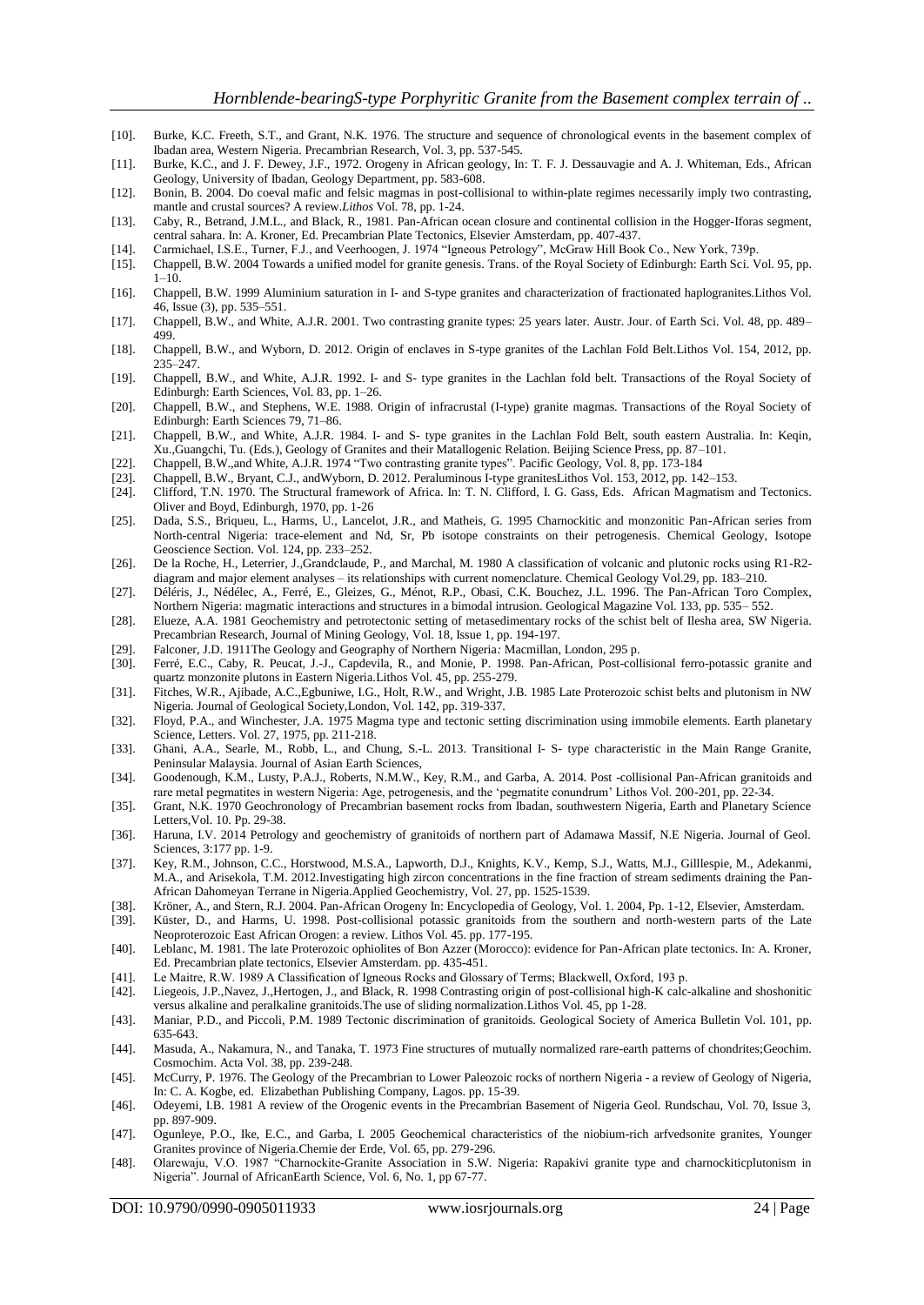- [49]. Olarewaju, V.O., Rahaman, M.A. 1982. Petrology and geochemistry of older granites from some parts of northern Nigeria*.* Nigerian Journal of Mining and Geology Vol. 18, pp. 16–28.
- [50]. Oyawoye, M.O. 1964 The Geology of the Nigerian Basement complex.Journal of Mining and Geology, Vol. 1. pp. 87-102. [51]. Peacock, M.A. 1931 Classification of igneous rock series. Journal of Geology. Vol. 39, 1931, pp
- [51]. Peacock, M.A. 1931 Classification of igneous rock series. Journal of Geology. Vol. 39, 1931, pp. 65-77.
- [52]. Pearce, J.A. 1975 Basalt geochemistry used to investigate tectonic environments on Cyprus. Tectonophysics, Vol. 25, pp. 41-67.
- [53]. Pearce, J.A., and Cann, J.R. 1973 Tectonic setting of basic volcanic rocks investigated using trace element analyses. Earth Planetary Science, Letters. Vol. 19, pp. 290-300.
- [54]. Pearce, J.A., Harris, N.B.W., and Tindle, A.G. 1984 Trace element discrimination diagrams for tectonic interpretation of granite rocks. Journal of Petrology,Vol. 25: pp. 956-983.
- [55]. Peccerillo, A., and Taylor, S.R. 1976 Geochemistry of the Eocene calc-alkaline volcanic rocks from Kastamonu area, northern Turkey;Contributions of Mineralogy and Petrology, Vol. 58, pp. 63–81.
- [56]. Pitcher, W. S. (1997). *The nature and origin of granite*.Springer Science & Business Media.
- [57]. Pitcher, W.S. 1983 Granite: typology, geological environment and melting relationships. Migmatites, Melting and Metamorphism, Atherton M.P. and Gribble, C.D. Eds. Shiva Publications Ltd., Cheshire: pp. 277-285.
- [58]. Pitcher, W.S. 1979 The nature, ascent and emplacement of granitic magmas, Journal of the Geological Society, London. Vol. 136, pp. 627-662.
- [59]. Rahaman, M.A., Ajayi, T. R. Oshin, I.O., and Asubiojo, F.O. 1988. Trace element geochemistry and geotectonic setting of Ile-Ife schist belts. Precambrian Geology of Nigeria, Geological Survey of Nigeria Publication, Kaduna. pp 241-256.
- [60]. Rahaman, M.A. 1973 The geology of the district around Iseyin, Western State, Nigeria, Unpublished Ph. D thesis, University of Ibadan, 268 p.
- [61]. Roberts, M.P., and Clemens, J.D. 1993 Origin of high- potassium calc-alkaline, I- type granitoids; GeologyVol.21, pp. 824-828.
- [62]. Shand,S.J. 1943Eruptive Rocks, second ed. T Murby and Co., London, 444p.
- [63]. Shervais, J.W. 1982 Ti-V plots and the petrogenesis of modern and ophiolitic lavas. Earth Planetary Science, Letters, Vol. 59, pp. 101-118.
- [64]. Truswell, J.F. 1960. A contribution to the study of Older granites in the Nigerian Precambrian, with special reference to the Tegina Granites, Unpublished Ph. D. Thesis, University of Cape Town. 1960, 280p.
- [65]. Truswell, J.F.,and Cope, R.N. 1963. The geology of parts of Niger and Zaria provinces, Northern Nigeria*:* Geological Survey of Nigeria Bulletin, Vol. 29, 1963, pp 38-52.
- [66]. White, A.J.R. Chappell, B.W. 1988. Some supracrustal (S–type) granites of the Lachlan Fold Belt. Transactions of the Royal Society of Edinburgh: Earth Sciences Vol. 79, pp.169–181.
- [67]. Williamson, B.J., Downes, H., and Thirwall, M.F. 1992 The relationship between crustal magmatic underplating and granite genesis: an example from the Velay granite complex, Massif Central, France*.* Transactions of the Royal Society Edinburg, Earth Sciences, Vol. 83, pp. 235-245.
- [68]. Winchester, J.A., and Floyd, P.A. 1977 Geochemical discrimination of different magma series and their differentiation products using immobile elements. Chemical Geology, Vol. 20, 1977, pp. 325-343.
- [69]. Wood, D.A., Joron, J.-I., and Treuil, M. 1979 A re-appraisal of the use of trace elements to classify and discriminate between magma series erupted in different tectonic settings. Earth Planetary Science, Letters. Vol. 45, pp. 326-336.

| Mineral        | Slide A | Slide B | Slide C        | Range     | Average |
|----------------|---------|---------|----------------|-----------|---------|
| K-Feldspar     | 45      | 41      | 47             | 41-47     | 44.3    |
| Orthoclase     | 11      | 14      | 15             | $11 - 15$ | 13.3    |
| Microcline     | ۰       | 2       | ۰              | $0 - 2$   | 0.7     |
| <b>Ouartz</b>  | 24      | 18      | 18             | 18-24     | 20      |
| <b>Biotite</b> | 7       | 10      | 11             | $7 - 11$  | 9.3     |
| Hornblende     | 8       | 8       | 5              | $5 - 8$   | 7       |
| Pyroxene       | 2       | 5       | 2              | $1 - 5$   | 3       |
| Opaque         | 3       | 2       | $\overline{2}$ | $2 - 3$   | 2.3     |
| Total          | 100     | 100     | 100            |           | 99.9    |

#### *Table 1: Mineralogical composition of Idanre porphyritic granite*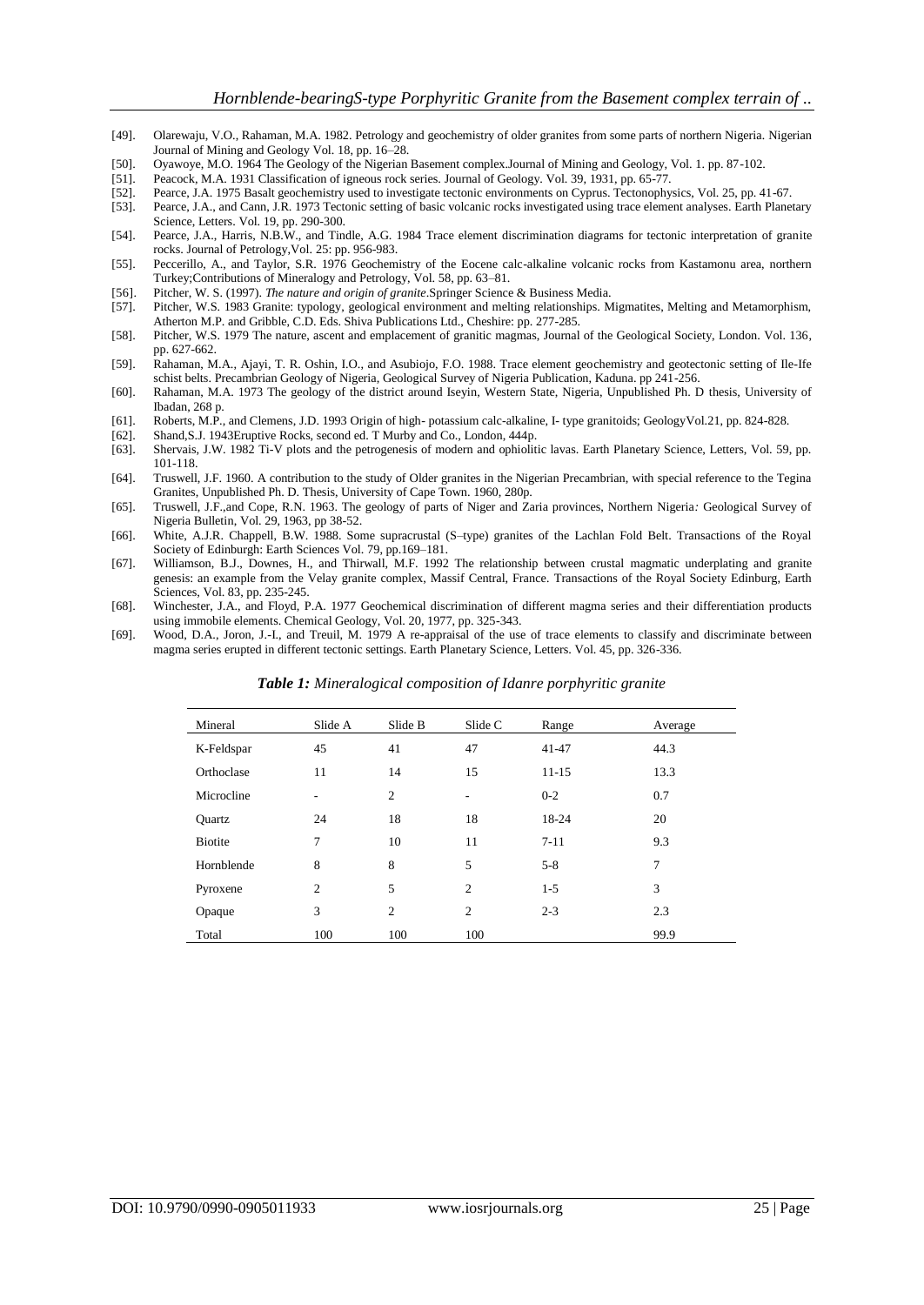| SN                             | PG <sub>1</sub> | PG <sub>2</sub> | PG <sub>3</sub> | PG <sub>4</sub> | PG <sub>5</sub> | PG <sub>6</sub> | PG <sub>7</sub>  | PG8     | PG <sub>9</sub> | <b>PG 10</b>   |
|--------------------------------|-----------------|-----------------|-----------------|-----------------|-----------------|-----------------|------------------|---------|-----------------|----------------|
|                                |                 |                 |                 |                 |                 |                 |                  |         |                 |                |
| SiO <sub>2</sub>               | 74.56           | 63.40           | 63.05           | 66.45           | 63.89           | 62.99           | 63.34            | 61.50   | 72.05           | 63.11          |
| $Al_2O_3$                      | 11.95           | 14.84           | 14.90           | 13.98           | 14.91           | 15.01           | 15.17            | 15.39   | 13.93           | 15.80          |
| Fe <sub>2</sub> O <sub>3</sub> | 2.49            | 6.34            | 6.81            | 5.69            | 6.31            | 6.44            | 6.12             | 7.22    | 1.98            | 6.03           |
| CaO                            | 1.13            | 3.13            | 3.26            | 2.51            | 3.04            | 3.03            | 2.82             | 3.60    | 1.05            | 3.15           |
| MgO                            | 0.25            | 1.16            | 1.22            | 0.82            | 1.72            | 1.17            | 1.16             | 1.41    | 0.23            | 1.06           |
| Na <sub>2</sub> O              | 2.45            | 3.16            | 3.20            | 2.99            | 3.22            | 3.08            | 3.04             | 3.18    | 2.76            | 3.51           |
| $K_2O$                         | 5.59            | 5.14            | 5.04            | 5.38            | 5.03            | 5.68            | 5.89             | 4.87    | 6.55            | 5.21           |
| MnO                            | 0.03            | $0.07\,$        | 0.08            | $0.07\,$        | 0.08            | $0.08\,$        | $0.07\,$         | 0.09    | 0.03            | 0.07           |
| TiO <sub>2</sub>               | 0.27            | 1.02            | 1.09            | 0.80            | 1.80            | 1.04            | 1.00             | 1.33    | 0.21            | 0.93           |
| $P_2O_5$                       | 0.05            | 0.34            | 0.36            | 0.22            | 0.32            | 0.32            | 0.32             | 0.43    | 0.06            | 0.28           |
| LOI                            | 0.48            | 0.59            | 0.35            | 0.61            | 0.26            | 0.49            | 0.42             | 0.36    | 0.21            | 0.35           |
| Sum                            | 99.22           | 99.22           | 99.37           | 99.53           | 99.31           | 99.28           | 99.35            | 99.38   | 99.06           | 99.50          |
| <b>Trace Elements</b>          |                 |                 |                 |                 |                 |                 |                  |         |                 |                |
| Ba                             | 435.5           | 1451.7          | 1475.8          | 1078.7          | 1433.9          | 1660.7          | 1737.9           | 1620.9  | 654.1           | 1453.1         |
| Cs                             | 0.5             | 0.3             | 0.4             | 0.3             | 0.4             | 0.3             | 0.4              | 0.2     | 0.6             | 0.3            |
| Hf                             | 6.9             | 13.4            | 14.2            | 16.5            | 14.0            | 13.7            | 12.8             | 17.2    | 4.5             | 16.4           |
| Nb                             | 18.0            | 37.2            | 42.0            | 45.1            | 40.1            | 41.8            | 37.2             | 43.5    | 18.1            | 39.7           |
| Rb                             | 239.7           | 165.7           | 169.8           | 181.4           | 171.0           | 174.5           | 179.4            | 153.0   | 304.8           | 172.5          |
| Sr                             | 109.3           | 347.0           | 343.6           | 250.7           | 347.2           | 364.2           | 378.2            | 414.8   | 144.8           | 349.1          |
| Ta                             | 0.6             | 1.3             | 1.6             | 1.5             | 1.5             | 1.4             | 1.3              | 1.8     | 0.6             | 1.3            |
| Zr                             | 253.9           | 572.3           | 600.2           | 706.1           | 608.3           | 582.6           | 547.1            | 772.0   | 155             | 712.2          |
| Y                              | 21.6            | 41.5            | 46.1            | 46.6            | 41.6            | 40.5            | 37.9             | 43.4    | 12.2            | 41.53          |
| Th                             | 42.5            | 18.2            | 16.5            | 41.4            | 27.3            | 18.7            | 18.5             | 22.2    | 33.7            | 20.8           |
| U                              | 8.1             | 1.3             | 1.4             | 1.4             | 1.3             | 1.2             | $1.2\phantom{0}$ | $0.6\,$ | $2.4\,$         | 1.6            |
| Pb                             | 27.9            | 21.6            | 22.9            | 25.2            | 22.5            | 23.5            | 23.9             | 22.2    | 32.3            | 23.7           |
| <b>REE Elements</b>            |                 |                 |                 |                 |                 |                 |                  |         |                 |                |
|                                |                 |                 |                 |                 |                 |                 |                  |         |                 |                |
| La                             | 133.5<br>246.9  | 143.5<br>276.4  | 126.7<br>257.0  | 195.8           | 184.3<br>343.0  | 149.5<br>286.5  | 144.4<br>275.4   | 182.8   | 56.0            | 149.5<br>288.8 |
| Ce                             |                 |                 |                 | 368.5           |                 |                 |                  | 348.5   | 106.8           |                |
| Pr                             | 24.7            | 30.0            | 29.1            | 38.7            | 35.9            | 30.6            | 29.5             | 37.3    | 11.2            | 31.7           |
| Nd                             | 75.87           | 108.1           | 106.0           | 129.6           | 120.5           | 108.6           | 102.8            | 127.0   | 36.8            | 111.8          |
| Sm                             | 10.9            | 17.7            | 18.1            | 20.2            | 17.4            | 16.4            | 16.0             | 20.2    | 6.4             | 17.5           |
| Eu                             | 1.1             | 2.7             | 2.7             | 2.4             | 2.7             | 2.7             | 2.8              | 3.0     | 0.9             | 2.9            |
| Gd                             | 7.0             | 12.2            | 14.0            | 14.3            | 13.3            | 13.1            | 11.6             | 13.7    | 4.4             | 12.9           |
| Tb                             | 0.9             | 1.7             | 1.8             | 1.9             | 1.6             | 1.6             | 1.5              | 1.7     | 0.5             | 1.7            |
| Dy                             | 4.9             | 8.6             | 9.8             | 10.2            | 8.8             | 8.3             | 7.9              | 8.9     | 2.9             | 8.6            |
| Ho                             | 0.8             | 1.5             | 1.8             | 1.8             | 1.6             | 1.5             | 1.4              | 1.6     | 0.5             | 1.5            |
| Er                             | 2.3             | 4.1             | 4.6             | 4.5             | 4.2             | 3.8             | 3.7              | 4.3     | 1.2             | 4.0            |
| Tm                             | 0.3             | 0.6             | 0.6             | 0.6             | 0.6             | 0.5             | 0.5              | 0.5     | 0.2             | $0.5\,$        |
| Yb                             | 1.9             | 3.2             | 4.0             | 3.4             | 3.6             | 3.2             | 3.2              | 3.4     | 0.8             | 3.3            |
| Lu                             | 0.3             | 0.5             | 0.5             | 0.5             | 0.5             | 0.4             | 0.4              | 0.5     | 0.1             | 0.4            |

# *Table 2: Major and trace and REEs composition of Idanre porphyritic granite*

*Table 3: CIPW Norm of Idanre Porphyritic Granite*.

|                 | 0     | 0r    | Ab    | An    | Hy   | $\mathbf{I}$ | Hm   | Tn       | Ru   | Ap   | P1    | Sum    |
|-----------------|-------|-------|-------|-------|------|--------------|------|----------|------|------|-------|--------|
| PG1             | 36.31 | 33.04 | 20.73 | 5.10  | 0.62 | 0.06         | 2.49 | 0.13     | 0.18 | 0.12 | 25.83 | 98.78  |
| PG <sub>2</sub> | 18.35 | 30.38 | 26.74 | 11.13 | 2.89 | 0.15         | 6.34 | 1.54     | 0.33 | 0.81 | 37.87 | 98.63  |
| PG3             | 17.89 | 29.78 | 27.08 | 11.41 | 3.04 | 0.17         | 6.81 | 1.70     | 0.31 | 0.85 | 38.48 | 99.04  |
| PG4             | 22.97 | 31.79 | 25.30 | 8.83  | 2.04 | 0.15         | 5.69 | 1.54     | 0.10 | 0.52 | 34.13 | 98.93  |
| PG5             | 18.09 | 29.73 | 27.25 | 11.37 | 4.28 | 0.17         | 6.31 | 1.14     | 1.25 | 0.76 | 38.62 | 100.35 |
| PG <sub>6</sub> | 16.57 | 33.57 | 26.06 | 10.35 | 2.91 | 0.17         | 6.44 | 1.82     | 0.21 | 0.76 | 36.42 | 98.87  |
| PG7             | 16.59 | 34.81 | 25.72 | 10.35 | 2.89 | 0.15         | 6.12 | 1.09     | 0.48 | 0.77 | 36.07 | 98.96  |
| PG8             | 16.14 | 28.78 | 26.91 | 13.33 | 3.51 | 0.19         | 7.22 | 1.21     | 0.74 | 1.02 | 40.24 | 99.05  |
| PG9             | 28.51 | 38.71 | 23.35 | 4.82  | 0.57 | 0.06         | 1.98 | $\theta$ | 0.18 | 0.14 | 28.17 | 98.86  |
| <b>PG10</b>     | 15.62 | 30.79 | 29.70 | 11.97 | 2.64 | 0.15         | 6.03 | 1.29     | 0.33 | 0.66 | 41.67 | 99.17  |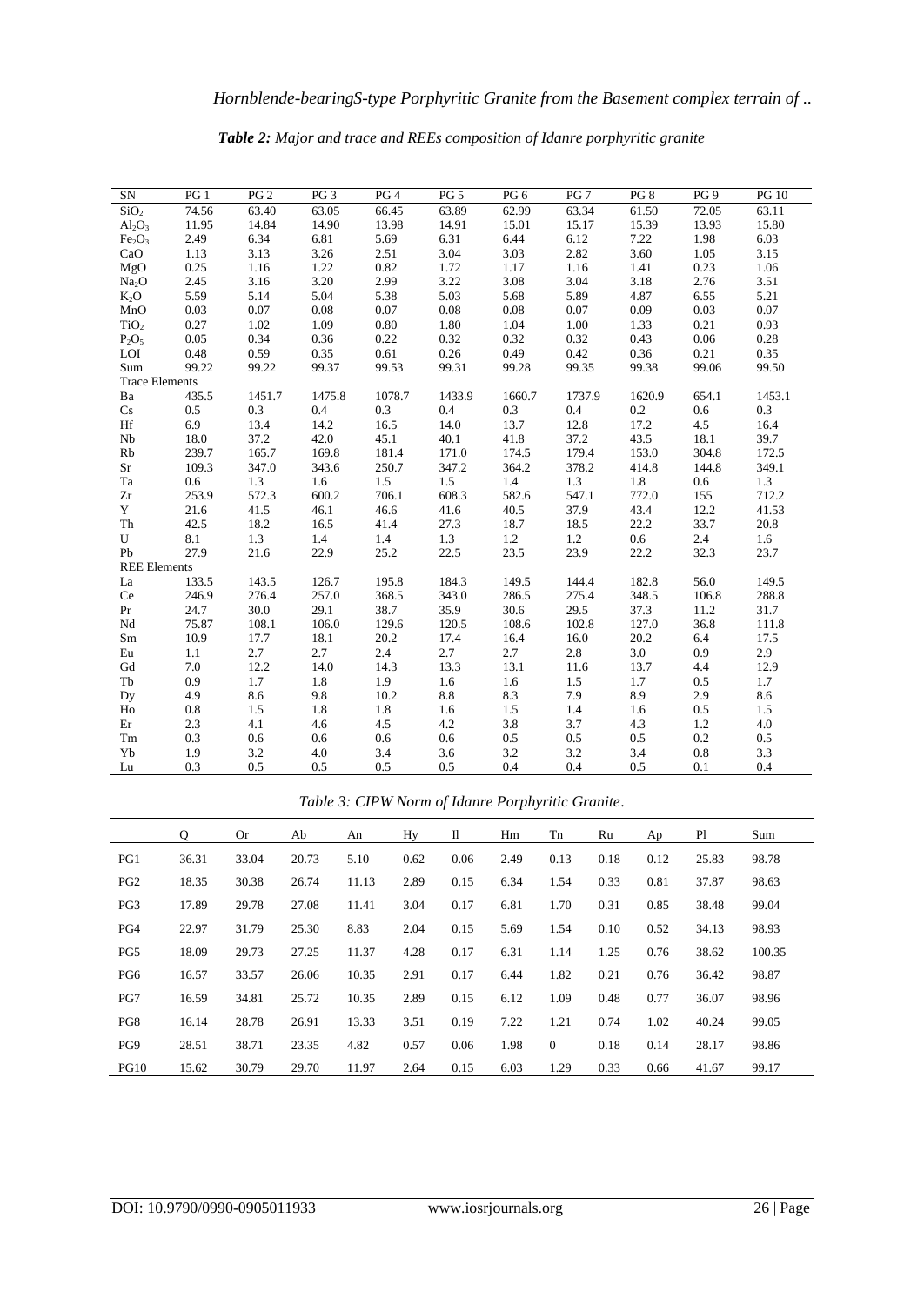Figure Captions

*Figure 1. Geological map of the Trans Saharan (Pan-African) Belt showing the location of the study area (modified afterFerré et al., 1998; Haruna, 2014).*

*Figure 2. Geological map of the study area modified after Geological Survey Nigeria (1966).*

*Figure 3. (a) Panoramic view of Idanre town located on a pediment surrounded by inselbergs of porphyritic granite; (b), (c) and (d) show variation in sizes of the feldspar phenocrysts along West-East direction*.

*Figure 4. Photomicrographs of Idanre porphyritic granite in transmitted light (cross polars) showing (a) randomly arranged biotite blades; (b) large blocky microcline crystals; (c) isolated albite crystals, subhedral quartz, and stretched biotite; (d) hornblende, biotite and few quartz grains(e) abundant quartz grains in interstices of biotite blades and hornblende crystals; (f) plane polarized* 

*Figure 5. (a) Harker plot for major elements; (b) Harker diagram for trace elements composition (c) Binary plot of R1 against R2 for classification of plutonic rocks for the porphyritic granite (after De la Roche et al., 1980)*

*Figure 6. (a) QAPF diagram of Idanre porphyritic granite. (b)TiO<sub>2</sub> <i>vs Zr plot, Pl (plagioclase); Kf (K-feldspar); Qz (quartz); Mt (magnetite); Sp (sphene); Hbl (hornblende); Zr (zircon); (c) K2O versus SiO<sup>2</sup> diagram; (d) Spider plot for REE distribution in the Idanre porphyritic granite.*

*Figure 7. (a) La/Sm versus La plot: (b) La versus (La/Yb) N binary plot, Zr = zircon; Sp = sphene; Allan = allanite; Ap = apatite; Mon = monazite; (c) Molecular*  $A_1O\sqrt{CaO+Na_2O+K_2O}$  *versus*  $SiO_2(A/CNK \text{ vs } SiO_2)$ *plot and (d)*  $Na<sub>2</sub>O$  versus  $K<sub>2</sub>O$  classification plot for the porphyritic granite; (e)Al<sub>2</sub>O<sub>*<sup>3</sub></sub>*(CaO+Na<sub>2</sub>O+K<sub>2</sub>O) versus</sub></sup>  $A_1$ <sup>2</sup> $O_1$ <sup> $\mathcal{N}$ </sup> $O_2$   $O_3$   $O_4$   $O_4$   $O_5$   $O_7$   $N$   $N$  *km*  $O_7$  *(f) AFM ternary variation diagram showing the chemical trends of the Idanre porphyritic granite. Continuous line is the cascade trend of Carmichael et al., 1974 discriminating between Tholeiitic series and cal-alkaline series.*

*Figure 8. (a) Nb versus Y discrimination diagram*

*(b) Rb versus Y Tectonic discrimination diagram after Pearce et al., 1984.*

*(c) Rb versus Y+Nb discrimination plot of the porphyritic granite of the study area*

*(d) R1-R2 diagram (De la Roche et al., 1980) showing major tectonic associations of the Idanre porphyritic granite. R1 = (4Si − 11(Na + K) −2(Fe + Ti)), R2 = (Al + 2Mg + 6Ca)*



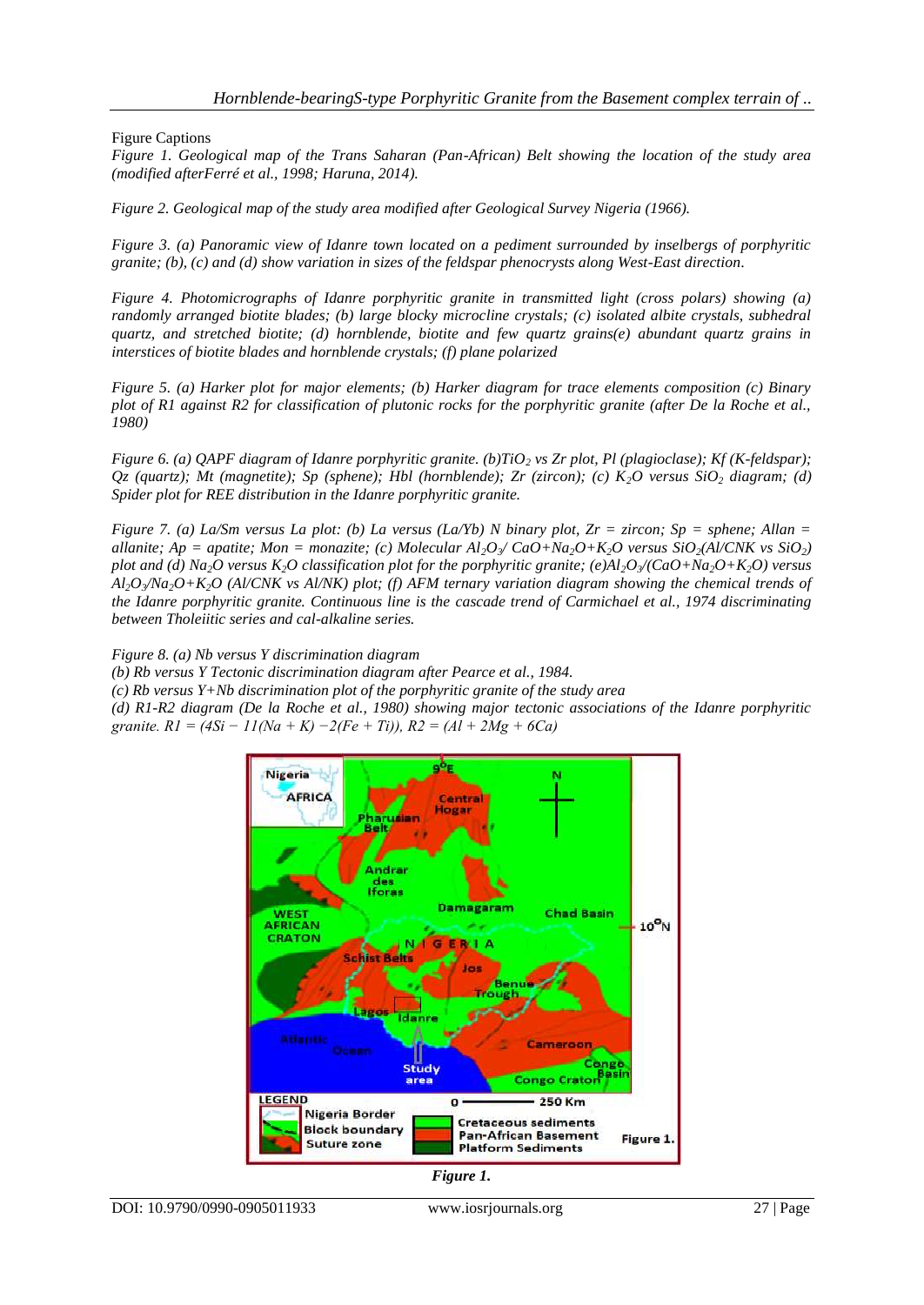

*Figure 2.*



*Figure 3.*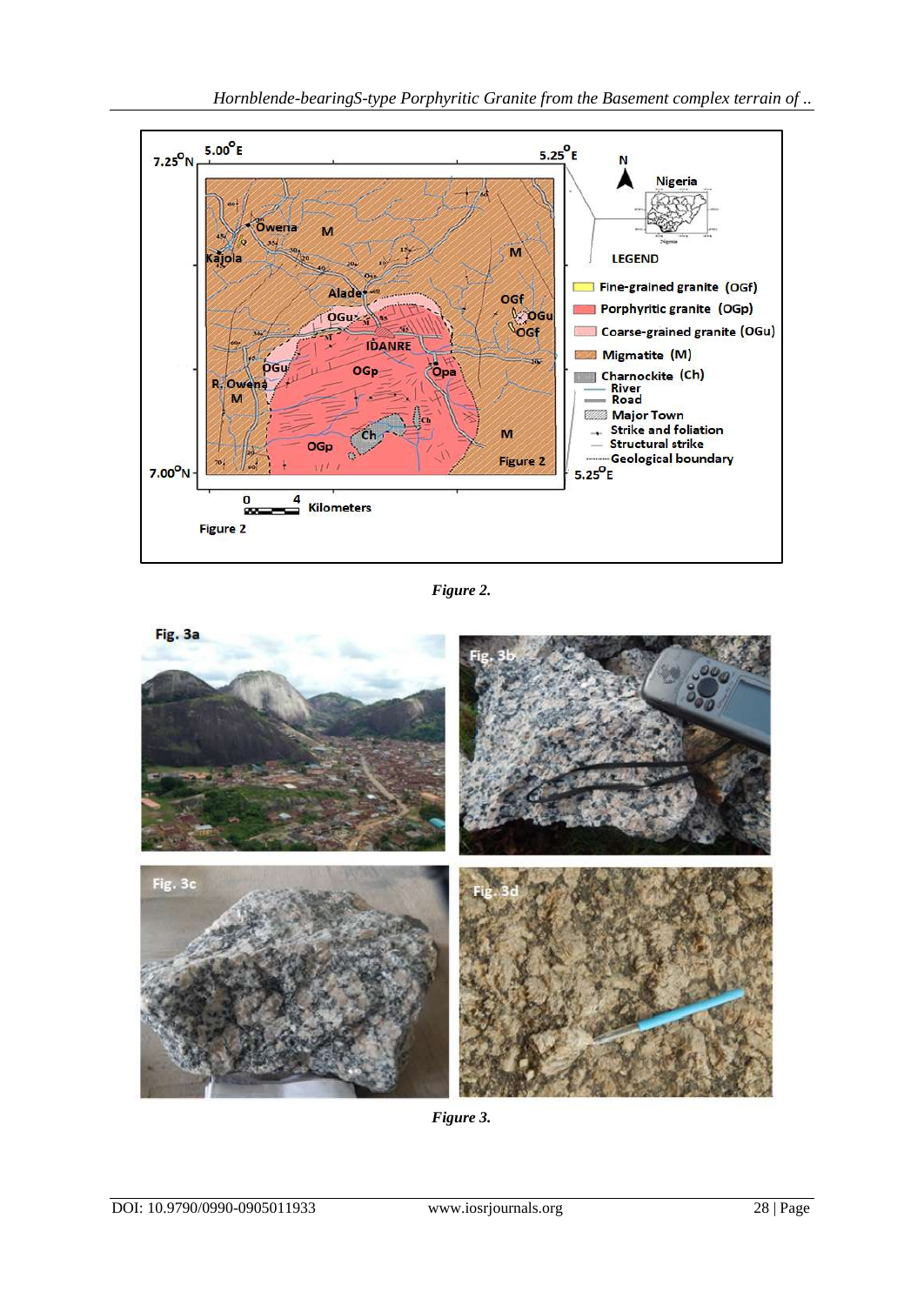*Hornblende-bearingS-type Porphyritic Granite from the Basement complex terrain of ..*



*Figure 4.*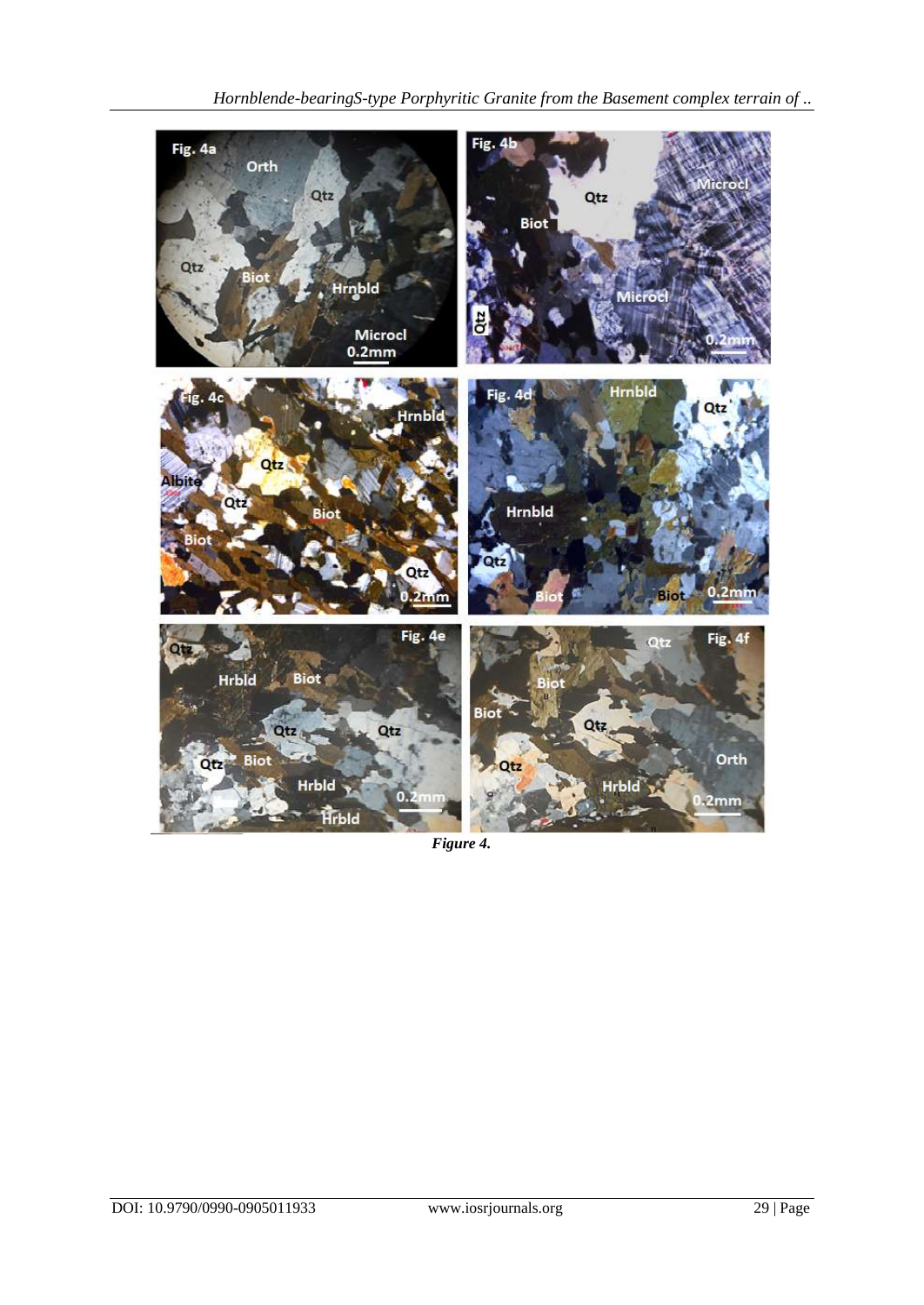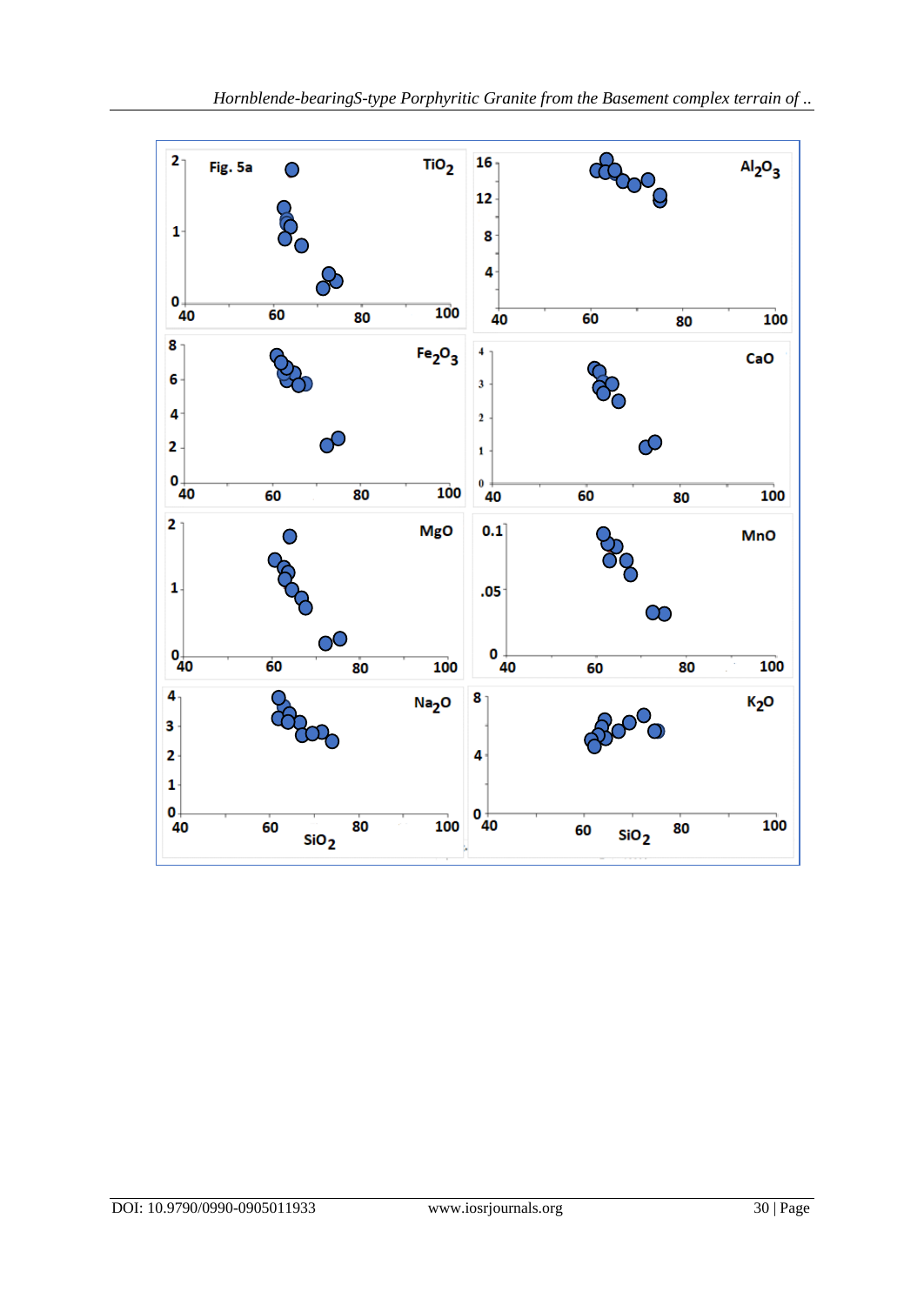

*Figure 5.*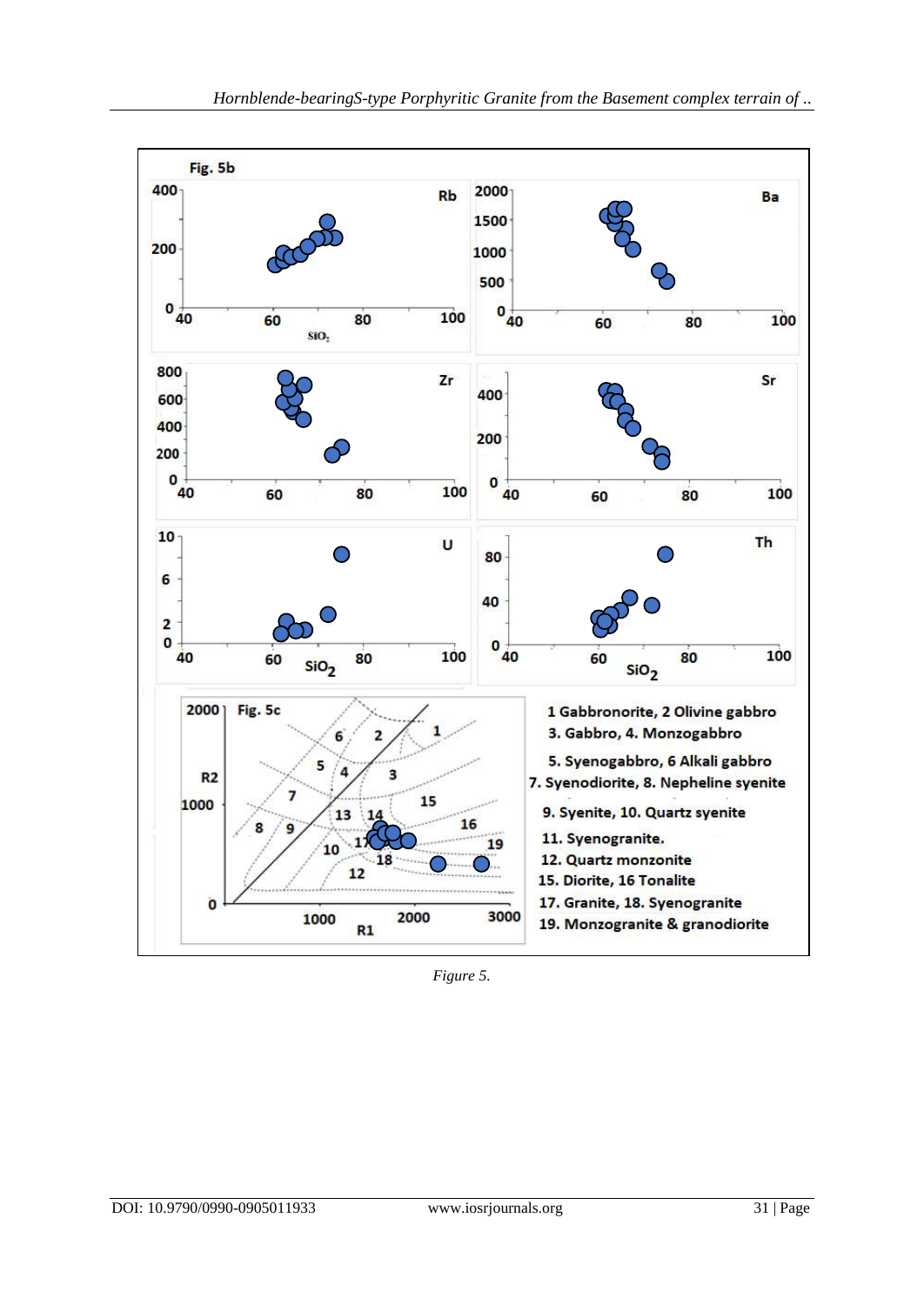

*Figure 8.*



*Figure 6.*